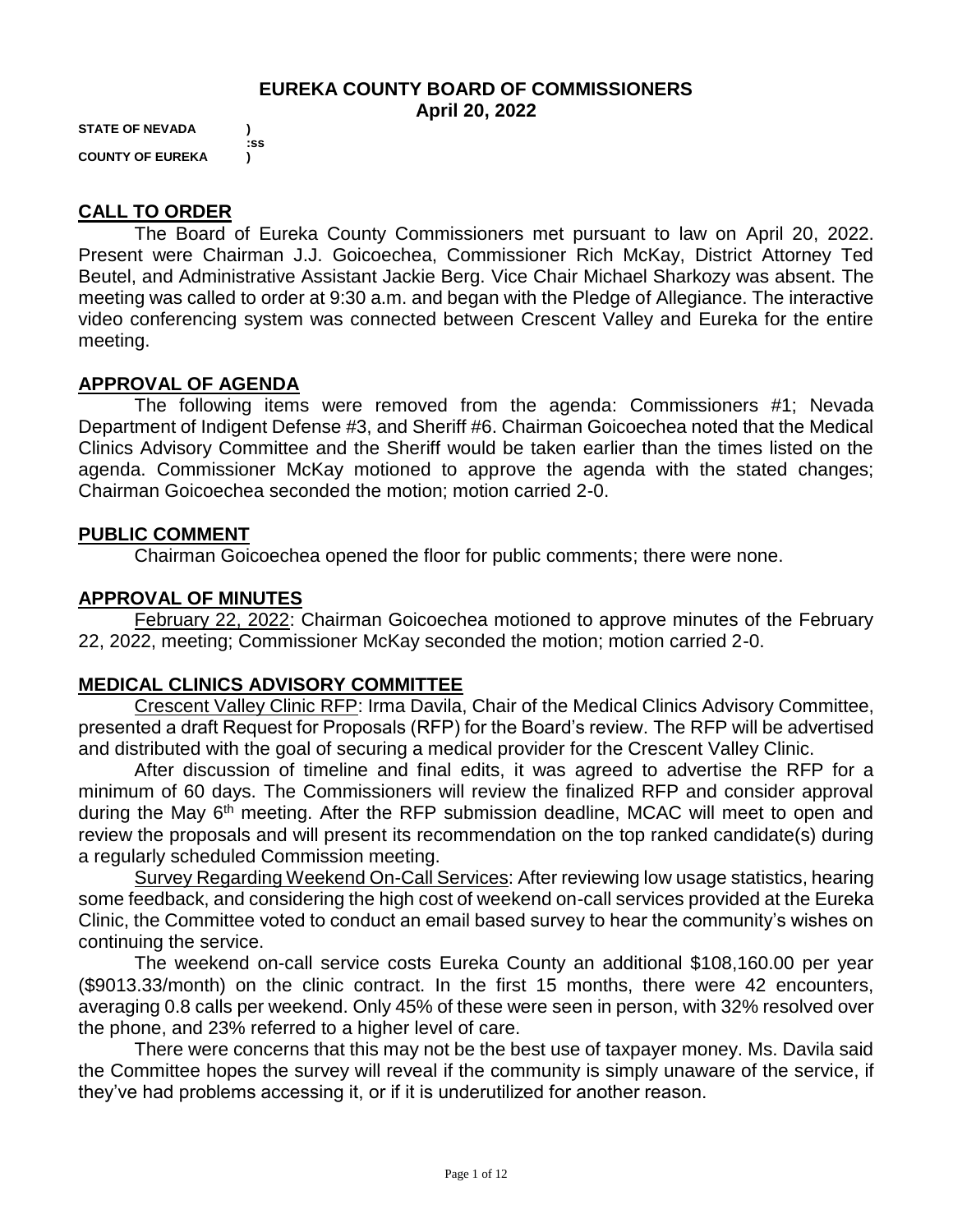Ms. Davila described how she will build the email database to capture a broad section of the community; hard copies of the survey will be available at the Senior Center. There was a brief discussion, which helped streamline the survey questions.

FY 2023 Clinic Contract: Ms. Davila relayed that MCAC had the following recommendations for renewing the clinical services contract with William Bee Ririe for Fiscal Year 2023:

- Eliminate physician visits for a contract savings of \$104,000.00 annually, due to cost versus patient numbers;
- Pending results of the RFP, leave Crescent Valley services in the contract, including the clause that would allow the contractor to opt-out of those services (if mutually agreed) should an alternate provider be secured, at which time the monetary consideration will be adjusted accordingly;
- Potential reduction if weekend on-call services are eliminated or reduced.

Commissioner McKay motioned to accept the recommendation of the Medical Clinics Advisory Committee to renew the clinical services contract with William Bee Ririe Hospital & Rural Health Clinic for Fiscal Year 2022-2023, with the stated changes and potential additional reductions, for an annual not to exceed amount of \$533,160.00. Chairman Goicoechea seconded the motion. Motion carried 2-0.

# **COMPTROLLER**

Payment of Expenditures: Expenditures were presented for approval by Comptroller Kim Todd. Commissioner McKay motioned to approve expenditures in the amount of \$415,103.26 for accounts payable, and \$282,777.30 for payroll and benefit related expenses (including employee paid deductions), for a grand total of \$697,880.56. Chairman Goicoechea seconded the motion. Motion carried 2-0.

Fund Balance Report: The Board reviewed the current fund balance report.

# **FISCAL YEAR 2022-2023 BUDGET – Proposed Changes**

Budget Reductions: The Comptroller explained that two utility trucks, included in the upcoming year's budget, have been received before the end of the current fiscal year and can be deducted. The Capital Projects Fund and the Town of Eureka Fund will each be reduced by about \$45,000.00, accounting for the trucks.

Sheriff: Sheriff Jesse Watts requested an additional \$10,000.00 for the investigations line item in his budget, for a total of \$30,000.00 in that category. He explained this will offset increases to the forensic services contract.

IT Department: IT Director Misty Rowley relayed a large request. Since the amount that the County wishes to seek through the broadband grant has increased (doubled), she needed to double the 5% commission that the grant writer can potentially earn if the full \$20 million is secured – for an additional \$500,000.00.

The County Engineer estimated the environmental work (NEPA) required as part of the grant application will be \$150,000.00. This may be reduced somewhat with changes to network design, but the recommendation was to budget the full amount. Thus, the total increase requested for contract services in the Technology Support budget was \$650,000.00.

Ms. Rowley reminded the Board that each part of the planned broadband infrastructure buildout project must come before the Board before money is expended, and the Board has the ability to deny or reduce the project at those times.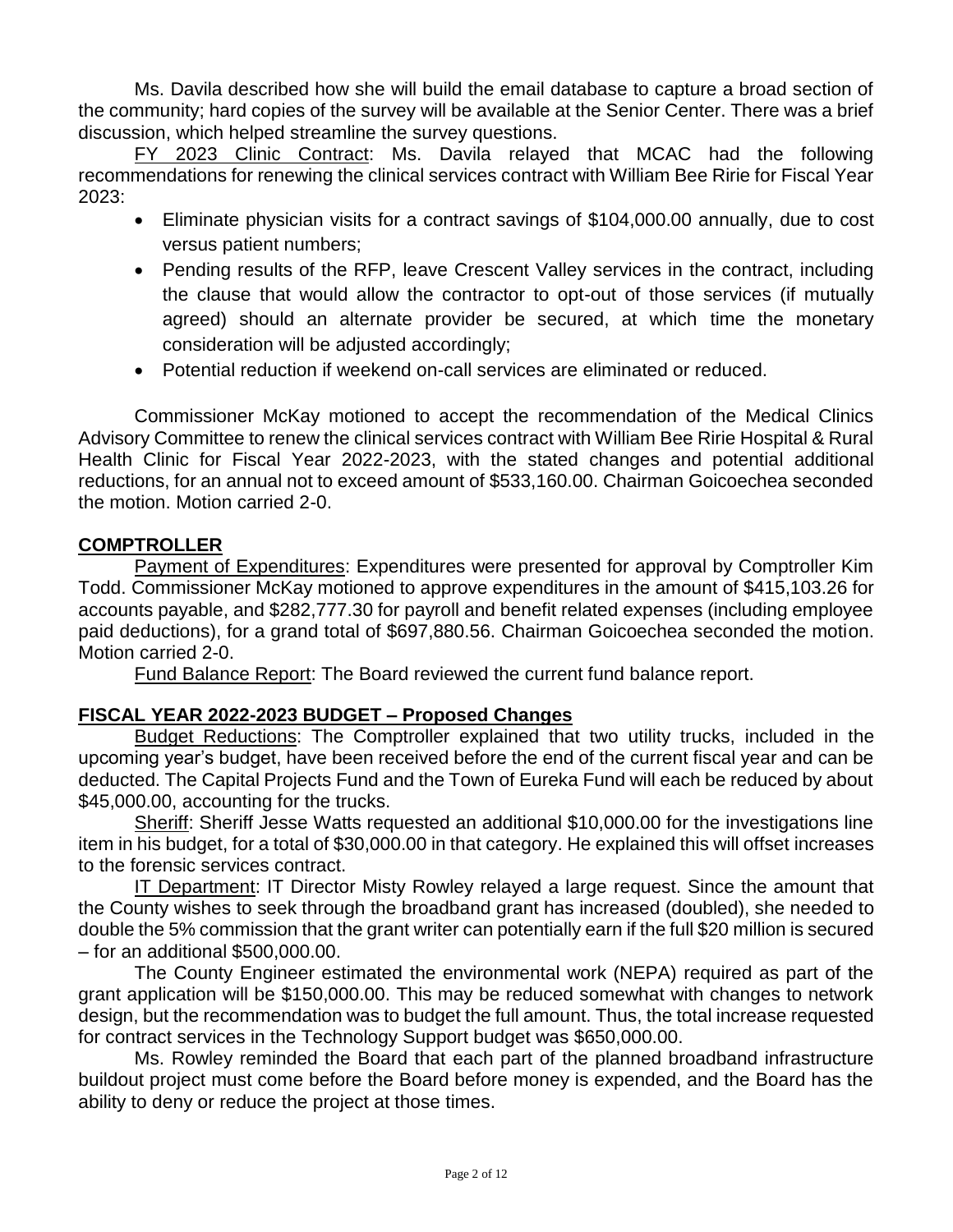Approve Budget Additions: Commissioner McKay motioned to approve the proposed budgetary changes, an increase of \$30,000.00 in the Sheriff's budget and an increase of \$650,000.00 in the Technology Support budget. Chairman Goicoechea seconded the motion. Motion carried 2-0.

# **UNR COOPERATIVE EXTENSION**

Diesel Pickup Purchase: Extension Educator Gary McCuin requested authorization to spend \$60,000.00 for a diesel pickup truck for Cooperative Extension, explaining a vehicle is badly needed. He and the current herd manager are driving personal pickups that are "junk." The replacement herd manager should arrive in July and will require a vehicle.

In the current market, Mr. McCuin found that some dealers are no longer doing government sales and discounts. He was able to obtain quotes on three low-mileage used Dodge Ram pickups ranging in price from \$60,000.00 to \$77,000.00 from Dolan Dodge in Reno. Elko Dodge provided a cover letter and a quote, and can order a new 3500 Dodge Ram pickup for just under \$58,000.00.

There was a brief discussion to clarify that this vehicle will be a University/Cooperative Extension owned, maintained, and housed vehicle, but requires County approval for purchase. The Board noted that a second quote for a new pickup of the same model and specifications was required before Mr. McCuin can proceed with the purchase.

Commissioner McKay motioned to authorize purchase of a 2022 Dodge 3500 Tradesman diesel pickup for a not to exceed amount of \$60,000.00 utilizing monies budgeted for capital outlay (030-120-55010-000) in the Agricultural Extension Fund. Chairman Goicoechea seconded the motion. Motion carried 2-0.

#### **COMMISSIONERS**

Contract with Black Rock Resource Services LLC: Jake Tibbitts explained that the County contracted with Steve Walmsley and William Price (Black Rock Resource Services) as consultants and expert witnesses to testify in the Diamond Valley Adjudication case in District Court. At the time, it was unknown that the court would invoke a *de Novo* review (requiring full discovery and complete depositions), nor that it would order post-trial blind briefs. This caused the time needed for preparation and post-trial work to increase substantially, and the contract amount should be adjusted accordingly.

Commissioner McKay motioned to amend and increase the contract with Black Rock Resource Services LLC by \$30,000.00 to cover additional, previously unanticipated, expertise related to BLM depositions and post-trial assistance in the Diamond Valley Water Adjudication. Chairman Goicoechea seconded the motion. Motion carried 2-0.

ARPA Funds: The County received two distributions of American Rescue Plan Act monies (\$197,000.00 each) and, last September, the Board took action to allocate the second distribution towards identifying and developing wells to supply water for road maintenance and as a backup source for fire suppression. The County since learned that the project didn't qualify under the Act. Staff recommended that the Board reallocate the second distribution of \$197,000.00 to a drinking water project, which does qualify.

Commissioner McKay motioned to reallocate all remaining American Rescue Plan Act funds to the Devil's Gate GID water mainline extension; Chairman Goicoechea seconded the motion; motion carried 2-0.

Fiscal Accountability & Credit Card Spending: On April 6<sup>th</sup>, the Board appointed a working group to examine local codes and policies and to make recommendations to improve fiscal accountability. The group consisted of the District Attorney, Comptroller, and Treasurer.

District Attorney Beutel relayed that the resulting recommendation was to eliminate the current practice of issuing credit cards to every employee and to revise County Code accordingly.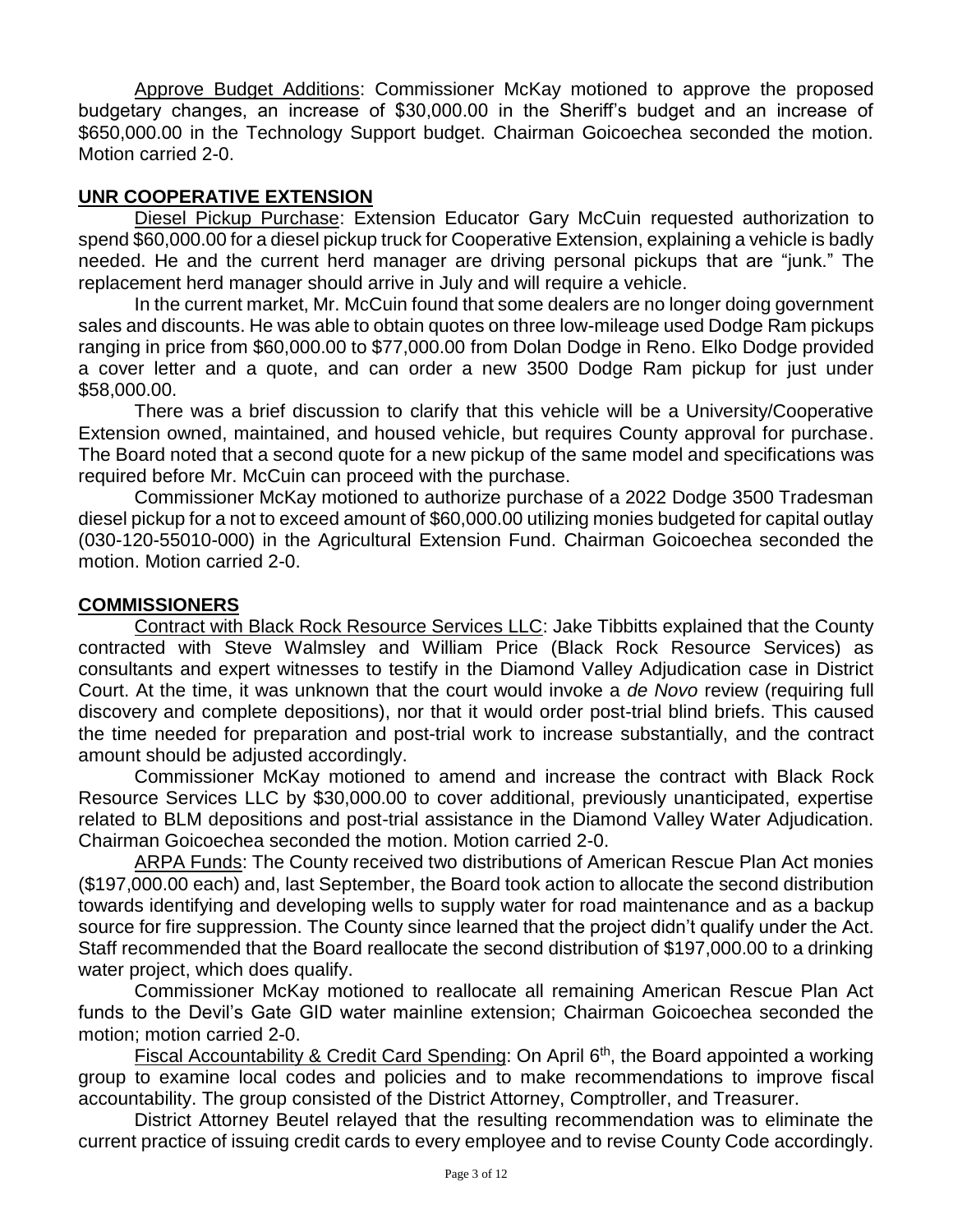Employees would use expense reports to request funds in advance or to request reimbursement for expenses paid by them or charged to a personal credit card. This was the practice about ten years earlier, before individual credit cards were issued.

In explaining why credit cards are problematic, Mr. Beutel said the working group found that over \$500,000.00 was charged to County credit cards over the past two years. When employees use credit cards to purchase a product or service, it eliminates the Board's ability to deny the purchase. By the time the Board reviews the credit card statement, the product has already been received or consumed and, in most cases, the opportunity for return and refund has passed.

The group recognized that using expense reports would cause additional paperwork and recommended an additional position to ensure existing staff aren't overburdened and to avoid delays in issuing advance funds for emergency purchases or reimbursements.

Chairman Goicoechea asked if the group contemplated issuing a single credit card to each department, as in the past. Mr. Beutel responded that he recognized the convenience of having a card available in each department, but the group felt that the damage the County was experiencing from credit card misuse was staggering and led to the recommendation of eliminating all cards.

Comments from staff included one from Dorothy Rowley. She said Justice Court employees use the credit cards responsibly and she felt the County should identify where the problem exists rather than making a 'blanket' decision that affects everybody.

Chairman Goicoechea said Ms. Rowley made a good point – for example, over the last two years (2020 & 2021), Justice Court charged a total of \$12,000.00 to credit cards, Natural Resources charged \$3,000.00, the Commissioners charged \$3,000.00, and the Sheriff's Office charged over \$185,000.00. The Comptroller offered to make these records available to any employee or member of the public upon request.

Commissioner McKay recognized there was a problem, but felt eliminating all credit cards was a drastic step. He agreed with Ms. Rowley that the source of the problem should be identified, and he wanted to hear Commissioner Sharkozy's opinion as well.

Chairman Goicoechea agreed that this was a decision for the entire Board. He said he will continue reviewing the documentation provided by the working group and this issue will be addressed further at a future meeting when the entire Board is present.

Donation to Boys & Girls Club: Mark Jacoby, Rural Director for the Boys & Girls Club of Truckee Meadows, was in attendance seeking a \$10,000.00 donation. He explained that Boys & Girls Clubs typically serve youth ages six to 18, but the Truckee Meadows Club has had tremendous success in establishing early learning centers and is currently in the process of opening a center in Ely. The local "moms' group" submitted a letter supporting the donation, which will be used to create conceptual drawings of the eventual Eureka County Boys & Girls Club. Mr. Jacoby said the Truckee Meadows Club has been working extensively with the local moms, who reached out for assistance in establishing a much-needed licensed child care facility in Eureka.

Commissioner McKay motioned to donate \$10,000.00 from miscellaneous grants in the Commissioners' budget to the Boys & Girls Club of Truckee Meadows to select and hire an architect or engineer to provide conceptual drawings and preliminary plans for a club/child care facility in Eureka. Chairman Goicoechea seconded the motion. Motion carried 2-0.

Public Defender Contract: Kelly C. Brown, Esq., sent a letter with requested changes as the Board considered renewal of the public defender contract. Due to an increase in workload, he asked for an annual consideration of \$75,000.00 (previously \$60,000.00). He recommended a \$15,000.00 reduction in the amount budgeted for conflict counsel, which will result in a direct offset of the increase in his contract.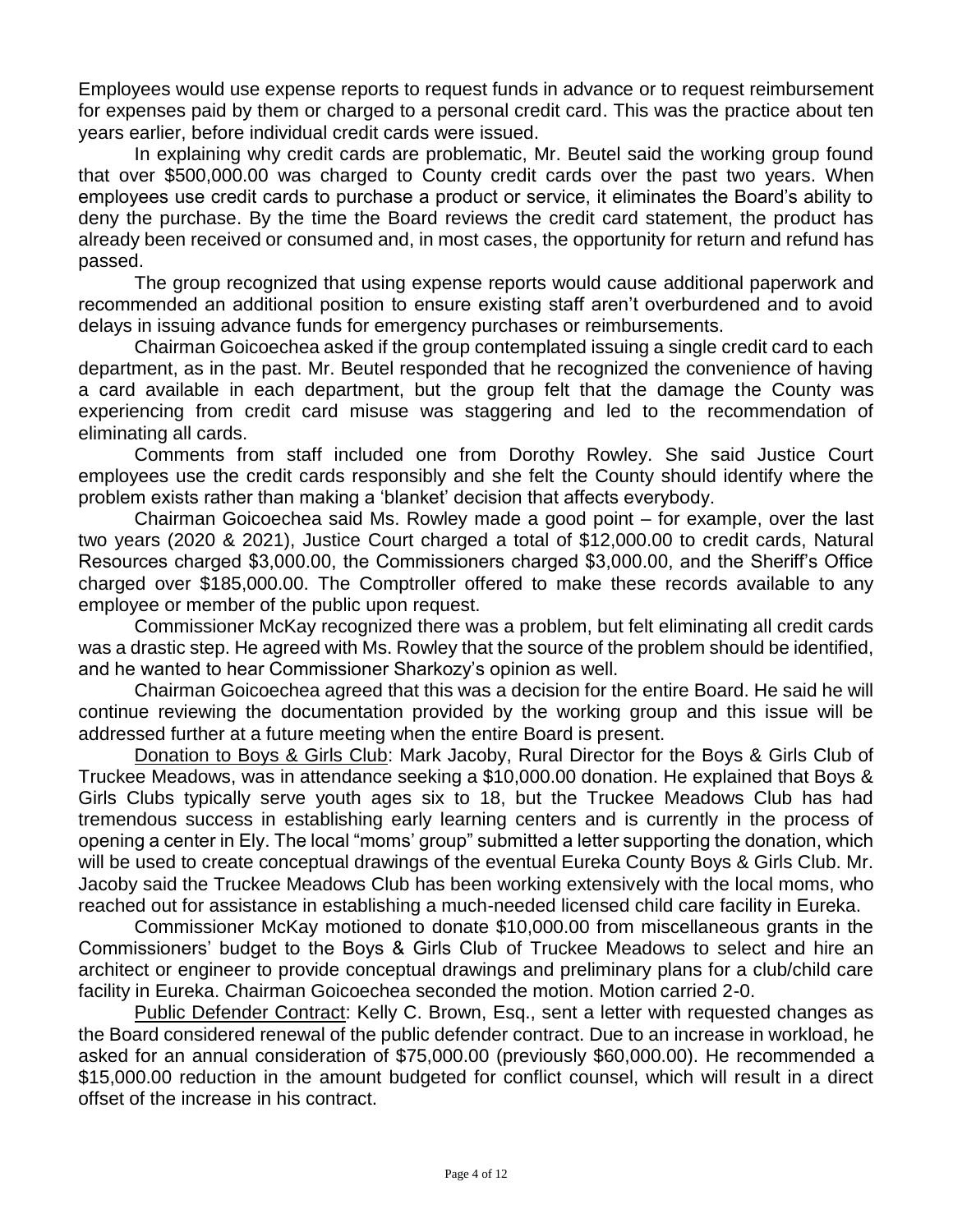Mr. Brown explained that, in the past, his wife was the prosecutor for domestic violence cases. To avoid a conflict of interest, he could not serve as public defender on these cases and conflict counsel was appointed. He will now be taking all of those cases.

Commissioner McKay motioned to extend the public defender contract with Kelly C. Brown, PLLC, for Fiscal Year 2022-2023 in the amount of \$75,000.00; Chairman Goicoechea seconded the motion; motion carried 2-0.

Continued Review of Sheriff Vehicle Purchases: During the April 6th meeting, Sheriff Jesse Watts presented bid documents for review concerning previously purchased vehicles and vehicles yet to be received. When asked, at the time, if he had presented all required documentation, he responded that he had. At that meeting, the Board asked the Comptroller to audit the documentation and provide her findings for the Board's review at the next meeting (this meeting). Following are the results outlined in the Comptroller's letter (not verbatim; summarized for these minutes).

### • **2021 Ford Explorer purchased October 20, 2021**

- $\circ$  Vehicle approved at June 21, 2021, Commission meeting; however, vehicle was ordered through Gallagher Ford on April 28, 2021 (order confirmation attached to letter)
- o Only one quote provided by Gallagher Ford (State law/County Code require two quotes); State Purchasing contract amounts are not vendor quotes/bids
- o Invoice (actual amount paid) exceeds quote by over \$2,000
- **2021 Ford Expedition purchased August 20, 2021**
	- $\circ$  Vehicle approved at June 21, 2021, Commission meeting; however, vehicle was ordered through Gallagher Ford on April 30, 2021 (order confirmation attached to letter)
	- o Only one quote provided by Gallagher Ford (State Law/County Code require two quotes): State Purchasing contract amounts are not vendor quotes/bids
	- o Invoice amount exceeds quote amount; options added after quote
- **Two (2) 2021 Ford F-150 Supercrew Cab 4x4**
	- $\circ$  Vehicles approved at June 21, 2021, Commission meeting; no documentation provided on date ordered from Gallagher Ford, trucks expected to arrive by the end of May
	- o Only one quote provided by Gallagher Ford (State law/County Code require two quotes); State Purchasing contract amounts are not vendor quotes/bids
	- $\circ$  No order documents provided; it is unknown if 2021 models were ordered; it is unknown if invoice will match quote

Chairman Goicoechea commented that the County can expect an audit finding due to the vehicles being purchased in violation of State law. He noted that the County paid more for at least some of the vehicles than if State Purchasing had been used. The Sheriff had previously claimed he saved the County \$16,625.00 by not going through State Purchasing. Comptroller Kim Todd confirmed that the Explorer cost \$2,000.00 more than State Purchasing.

Chairman Goicoechea said to the Sheriff, *"You actually ordered these in April and we didn't approve them until June."*

Sheriff Jesse Watts responded, *"I didn't order them; I got the quotes in April."* 

*(Note: Contrary to the Sheriff's claim, the Comptroller contacted Gallagher Ford directly for any order sheets not included among the Sheriff's documentation and she personally received confirmation of the order dates of April 28th and April 30th listed in her audit letter to the Board.)*

Consider Action to Avoid Further Audit Findings: In order to avoid additional audit findings, Chairman Goicoechea directed the Sheriff to not take delivery on the Ford F-150 Supercrew Cab trucks not yet received, and motioned that the Sheriff and Comptroller contact Gallagher Ford to stop delivery of the two Ford F-150 trucks. Commissioner McKay seconded the motion. Motion carried 2-0.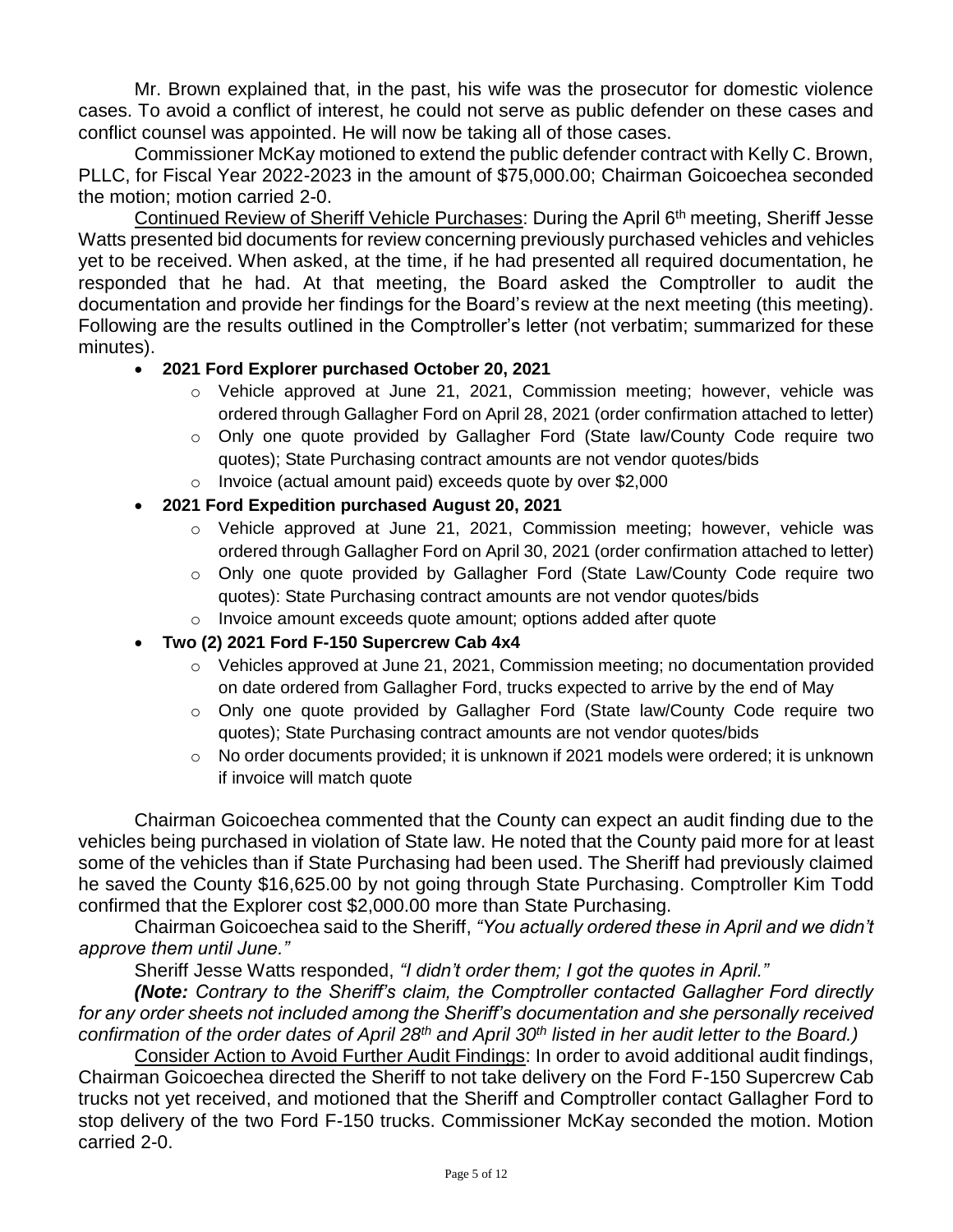The Sheriff was reminded that all vehicle purchases are to be made through Public Works. Chairman Goicoechea motioned that two quotes must be produced to the Board for any vehicle purchases not made through State Purchasing, and the Comptroller and Public Works Director must confirm that all vehicle purchases are appropriate and in accordance with the budget before being presented to the Board for approval. Commissioner McKay seconded the motion. Motion carried 2-0.

Reaffirming County Regulations Concerning Surplus Property: As a refresher for staff, the steps (in County Code) required to determine whether an item is surplus property were briefly reviewed. This includes written determination by an employee, department head confirmation, Public Works approval on vehicles, and IT Department approval on computer or peripheral items before the item is presented to the Board for final approval.

Commissioner McKay motioned to reaffirm Eureka County Code, Title 3, Internal Control Policy, Chapter 20, Purchasing Procedures, as it relates to disposal of surplus property or personal property of a local government entity, pursuant to NRS 332.185. Chairman Goicoechea seconded the motion. Motion carried 2-0.

### **SHERIFF**

Quarterly Report: Sheriff Watts provided computer generated reports showing statistics for January, February, and March. There were 2,637 incidents during the quarter. Quarterly inmate statistics showed that the number of inmates varied between two and three on any given day, but the Sheriff explained that inmates are actually transferred to neighboring counties to be housed. One inmate was kept for a short stay during March.

Overage on Pre-Approved Tuition: On March 21<sup>st</sup>, the Board approved \$900.00 in tuition for two Search & Rescue volunteers to attend training, but the credit card was charged \$970.00. The Sheriff explained that Search & Rescue missed a cutoff date for discounted tuition and had to pay the extra \$70.00 (\$35.00 per person).

Commissioner McKay motioned to authorize the overage of \$70.00 for additional tuition fees for two Search & Rescue volunteers to attend training in Albuquerque, New Mexico, November 2-7, 2022. Chairman Goicoechea seconded the motion. Motion carried 2-0.

Front Line PSS QA Tracker Link Software: The Sheriff submitted a quote for software that will link quality control front line software from Dispatch to the report writing system, which will save manual transfer of the data.

Commissioner McKay motioned to approve a quote from Sun Ridge Systems Inc. for RIMS to FrontLinePSS QA Tracker Link Software for an amount not to exceed \$5,100.00 utilizing monies budgeted for communication support (010-034-53010-044) in the Sheriff's budget. Chairman Goicoechea seconded the motion. Motion carried 2-0.

Forensic Services Contract for FY2023: Sheriff Watts presented the forensic services contract for the upcoming year, with a slight increase over the current contract fee of \$10,369.00.

Chairman Goicoechea motioned to approve and sign a contract with Washoe County Sheriff's Office, Forensic Science Division, for forensic services in Fiscal Year 2023, with Scope of Work Option A in the amount of \$12,967.00. Commissioner McKay seconded the motion. Motion carried 2-0.

Interlocal Agreement with Lander County: The Sheriff presented an agreement with Lander County to house Eureka County inmates for \$125.00 per 24-hour period and transportation costs of \$60.00 per hour and \$0.55 per mile. The District Attorney reviewed and approved the agreement after obtaining a copy from Lander County.

Commissioner McKay motioned to approve the Interlocal Agreement between Lander County and Eureka County for housing of Eureka County inmates for Fiscal Year 2023 for an amount not to exceed \$25,000.00. Chairman Goicoechea seconded the motion. Motion carried 2-0.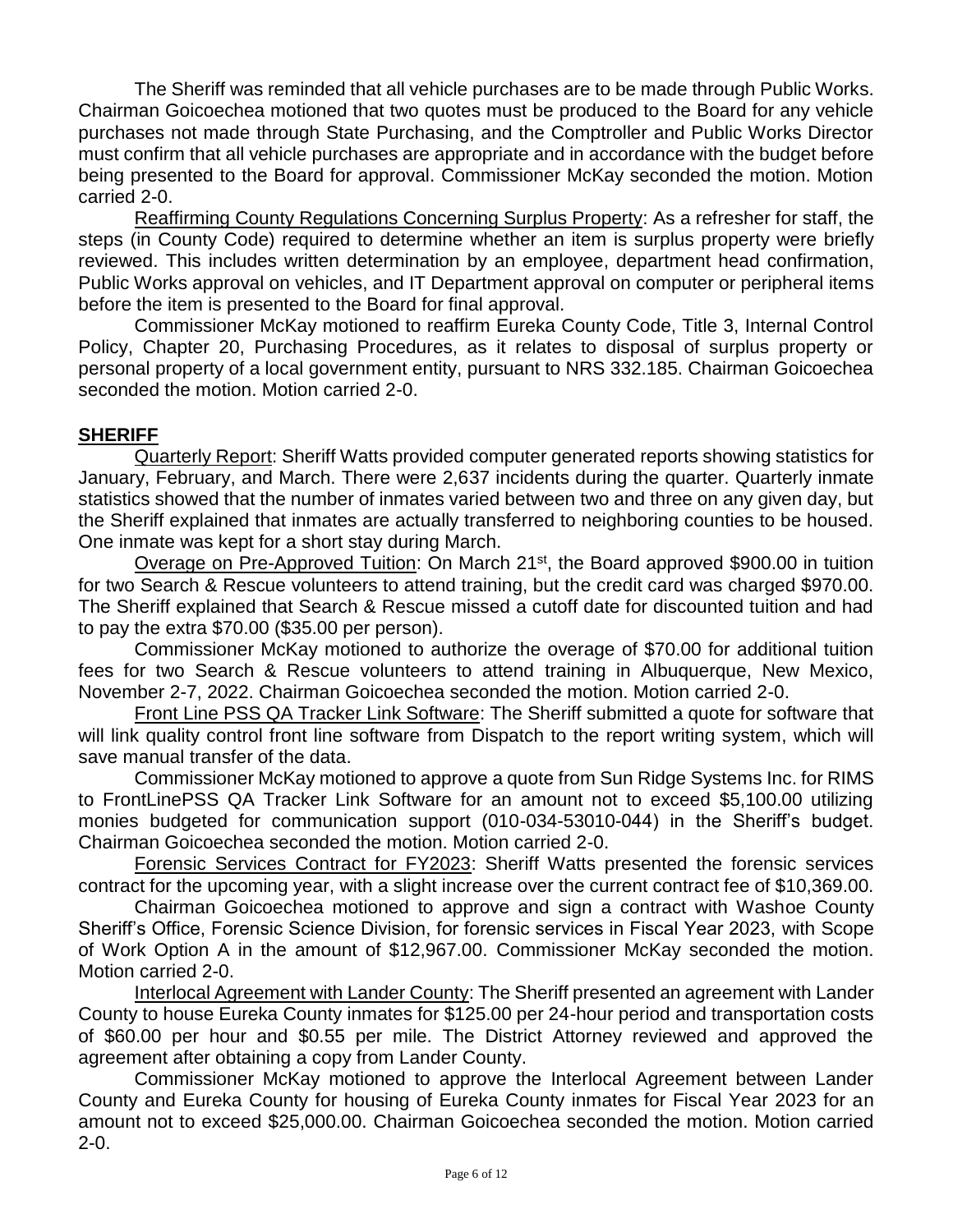# **TREASURER**

Treasurer's Report: The Treasurer's Report for March was submitted by Treasurer Pernecia Johnson, showing an ending General Fund balance of \$43,881,693.12.

Delinquent Tax Sale: Ms. Johnson reported that her office was currently opening bids from the delinquent property tax auction that closed at 4:00 p.m. on April 19<sup>th</sup>, and sales appeared quite profitable. Upon conclusion of the auction, the County officially became owner of the parcel it retained in northern Eureka County for development of a gravel pit.

# **CRESCENT VALLEY TOWN ADVISORY BOARD**

Crescent Valley Fun Days: A request was received from the Crescent Valley Town Advisory Board to use \$3,100.00 from the North End Activity Fund to pay for food, prizes, permits and other services and supplies to support the annual Fun Days scheduled for June 25<sup>th</sup> in Crescent Valley. Chairman Goicoechea noted that this donation will deplete the Activity Fund for the current fiscal year (leaving a balance of \$7.00), and the Board will not entertain or consider any augmentation to this fund.

Chairman Goicoechea motioned to donate \$3,100.00 from the North End Activity Fund for the 2022 Crescent Valley Fun Days, with the check issued to Cindy LaRochelle, Chair of the Crescent Valley Town Advisory Board. Commissioner McKay seconded the motion. Motion carried 2-0.

### **NEVADA DEPARTMENT OF INDIGENT DEFENSE SERVICES**

County Plan: Kelly Brown, Esq., updated the County's Plan for submission to the State by May 1<sup>st</sup>. In a letter to the Board, he noted a minor change to align with a statutory update, and indicated the budgetary changes for his contract and conflict counsel.

Commissioner McKay motioned to approve the Eureka County Plan for Provision of Indigent Defense Services for Fiscal Year 2022-2023 as presented by the public defender for submission to the Nevada Department of Indigent Defense Services. Chairman Goicoechea seconded the motion. Motion carried 2-0.

Quarterly Financial Status Report: Chairman Goicoechea motioned to approve the Quarterly Financial Status Report showing a total of \$24,677.00 was spent on indigent defense during the quarter (January, February, March), which was due to the Nevada Department of Indigent Defense Services by May 1st. Commissioner McKay seconded the motion. Motion carried 2-0.

### **AMBULANCE & EMS**

Report on Activities: EMS Director Kenny Sanders reported there were a total of 20 calls for ambulance service in March, with 10 responses from the Eureka station, and 10 responses from the Crescent Valley station. Five patients were transferred to air medical services. He noted there were a total of 69 runs for the quarter. EMS continues providing CPR training to interested individuals. Mr. Sanders and staff are conducting the semi-annual check of all AEDs (automated external defibrillator) throughout the County.

Quarterly Report: EMS submitted a report showing federally mandated write-offs of Medicaid and Medicare ambulance accounts. A total of \$541.00 was written off for the quarter - \$291.00 for January, \$250.00 for February, and zero for March.

Hiring Freeze Waiver Justification – EMT I, II, III: The Board reviewed the Hiring Freeze Waiver for a full-time paid EMT position in Crescent Valley that will be vacant as of April 22<sup>nd</sup>. Commissioner McKay motioned to waive the hiring freeze and authorize the Director to fill the position of EMT I, II, or III; Chairman Goicoechea seconded the motion; motion carried 2-0.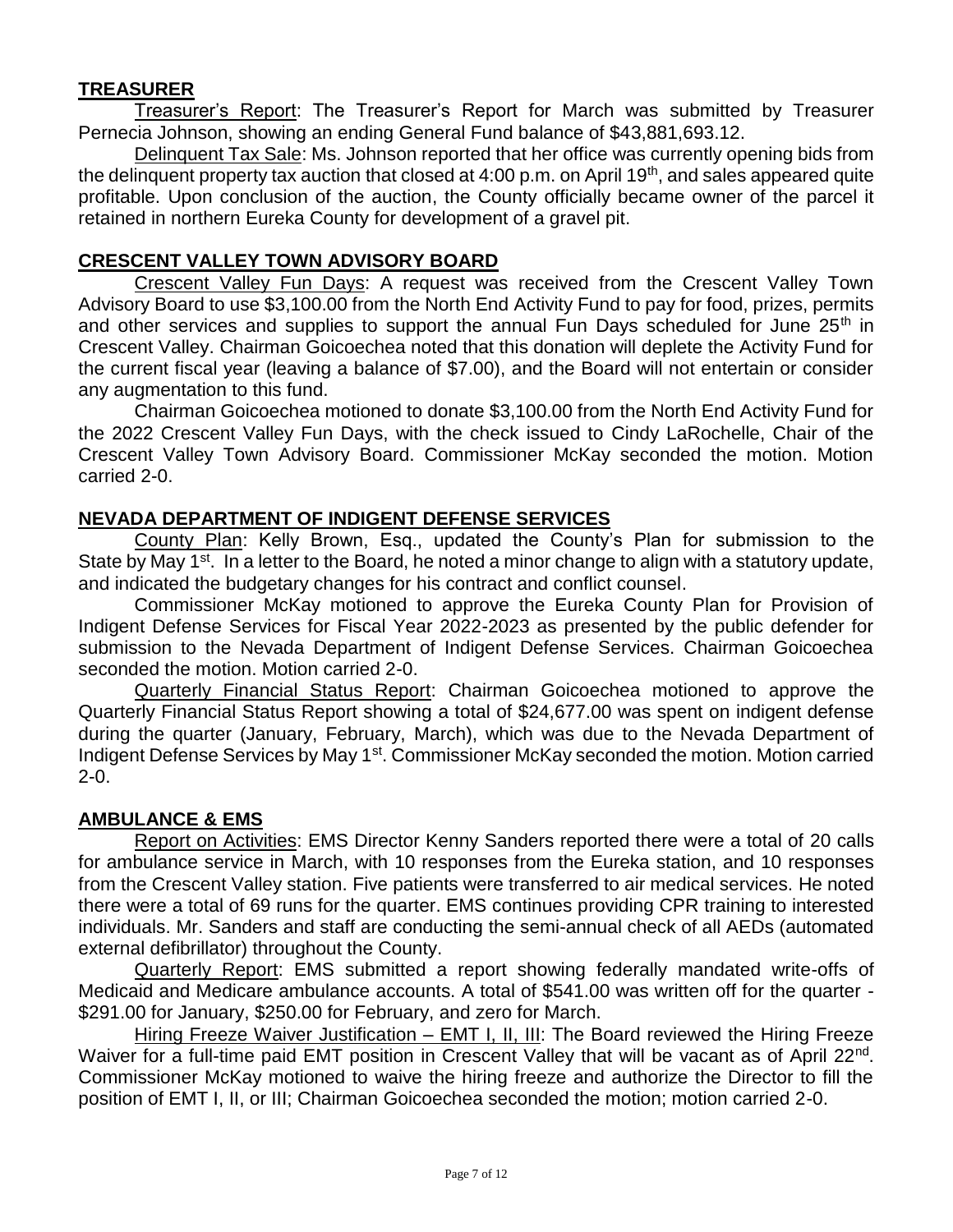# **JUSTICE COURT**

JAVS Upgrade: Justice of the Peace Dorothy Rowley explained that Justice Court has authority to spend funds collected in the Administrative Assessment account, and in turn reports any purchases to the Board. She brought this matter forward for approval in keeping with the Board's purchasing guidelines, documented in a resolution adopted earlier in the year.

Chairman Goicoechea motioned to approve upgrades to the JAVS (Justice Audio/Video Solutions) System in the amount of \$48,403.13 to be paid with Justice Court Administrative Assessment fees (230-275-55010-000). Commissioner McKay seconded the motion. Motion carried 2-0.

#### **COUNTY FACILITIES**

Facilities Update: Joyce Jeppesen, Public Works Assistant Director-Administration, gave an update on activities at County managed facilities.

Opera House: The Opera House had 63 tourists in March. A total of 738 people attended meetings and events. March events included a blood drive, dance recital, the Lincoln Day Dinner, i80 Gold open house, and various meetings. Events to-date in April include Tylor & the Train Robbers on April 2<sup>nd</sup> and a piano concert by Christina Cuda Robertson on April 8<sup>th</sup>. Upcoming events include a performance by Doug Figgs on May 21<sup>st</sup>; the Old Time Fiddlers Contest May 6<sup>th</sup>-7<sup>th</sup>; Alumni Dinner on May 28<sup>th</sup>; and the annual VFW Memorial Day Ceremony on May 30<sup>th</sup>.

Sentinel Museum: The Museum had 45 visitors in March.

Swimming Pool: The Pool had 248 swimmers for the month, including four birthday parties. Water Safety Instructor Training is scheduled for June 4<sup>th</sup>-5<sup>th</sup>, and should result in five new certifications, which will be a great help when swimming lessons begin in June.

Eureka Canyon Subdivision: The preliminary title report is pending for the two lots being purchased by Nevada Department of Transportation. Ms. Jeppesen called the title company that morning about the fast-approaching deadline, and she hopes to receive the title report soon.

Eureka Landfill: The Landfill had 328 municipal customers and 56 commercial customers in March. It received 94 tons of municipal waste and 108 tons of construction and demolition debris. 150 feet of litter fence has been installed.

Eureka Airport: Fuel sales for the month totaled \$5,157.00 – accounted for by sale of 300 gallons of avgas and 824 gallons of Jet A fuel.

### **PUBLIC WORKS**

Public Works Update: Public Works Director Jeb Rowley reported on projects and activities.

Upcoming Road & Utility Project: He provided the Board with a tentative timeline - schedule of tasks – for the upcoming multi-year road and utility project. Concentrated preparations in Crescent Valley are ongoing and will continue into the next month. The 30% plans for Eureka Phase 1 have been reviewed. The 21-day advertising period for the CMAR (construction manager at risk) will begin April 29<sup>th</sup>. The CMAR selection committee will be established in May, proposals will be reviewed and interviews will be conducted in June, and a recommendation should be forthcoming by the second Commission meeting in June.

Lumos & Associates will submit a proposal for design and permitting of a 3,500 feet 8-inch water line in Crescent Valley along Airport Avenue. The permitting will take about three months.

MOU with Nevada Gold Mines: Mr. Rowley and Raymond Hodson met with Nevada Gold Mines concerning the Memorandum of Understanding for road maintenance on Grass Valley Road and JD Ranch Road. The mine plans on closing the Lodge at Pine Valley which will increase traffic on the roads. This MOU will be tied to an amount for maintenance related to road use above that which is usual and customary and won't be tied to a specific operator position. The MOU is not ready for signature, but progress was made at the meeting.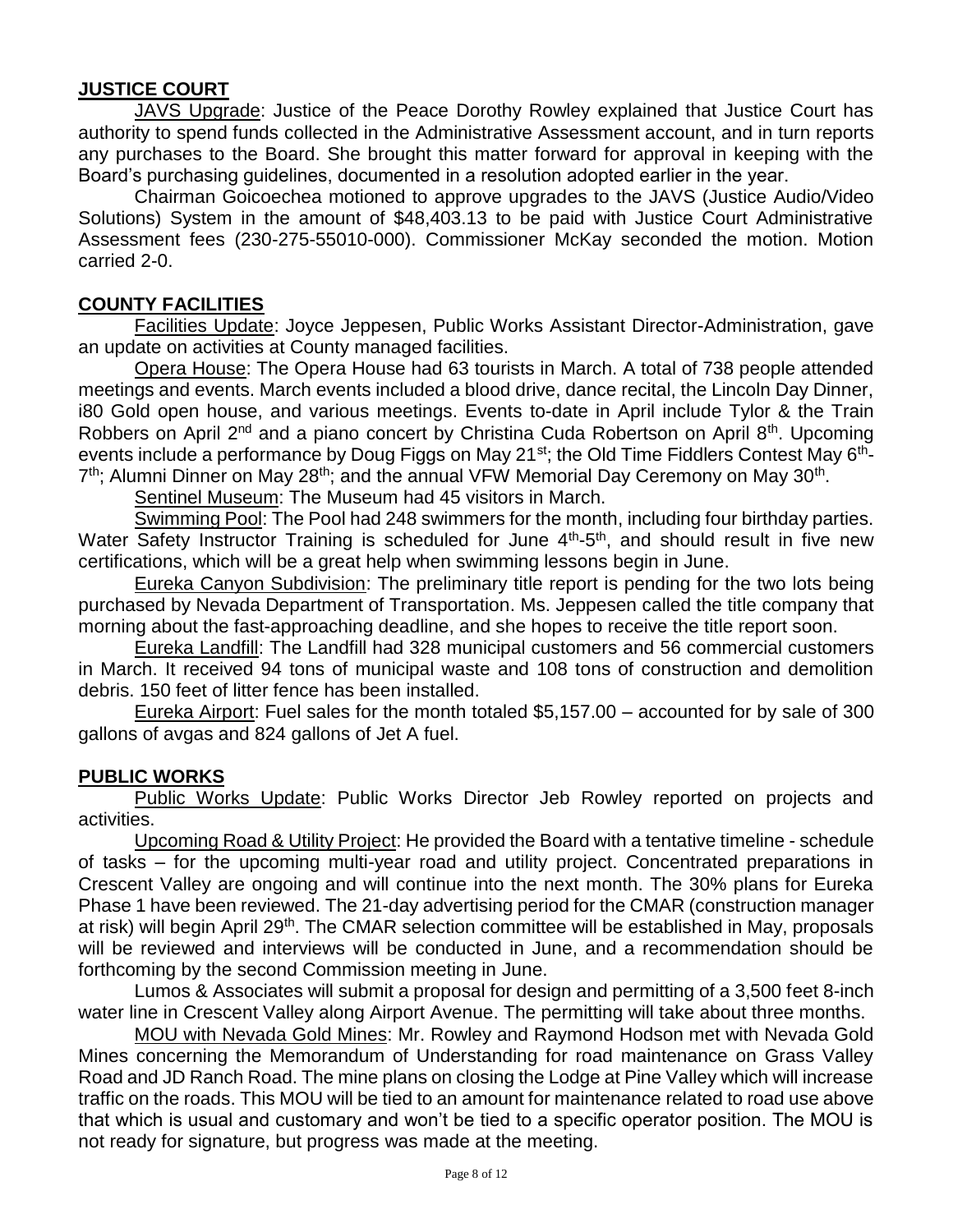Devil's Gate Main Line Extension: Work is actively underway on the water line looping in Devil's Gate GID, aka the Third Street Subdivision.

Volunteer Fire Departments: Jeremy Rice was selected as new Fire Chief for the Volunteer Fire Department in Crescent Valley. On March 11<sup>th</sup>-12<sup>th</sup>, Diamondback Fire & Rescue serviced all extrication equipment in Crescent Valley, Beowawe, Diamond Valley, and Eureka.

Cooperative Fire Protection Agreement & Annual Operating Plan: Mr. Rowley explained that it was time to renew the Cooperative Agreement and Annual Operating Plan, which are part of the Wildland Fire Protection Program and specifically identify areas of response, operation, reimbursements, and how attacks on wildland fire are cooperatively managed between Eureka County, the different BLM Districts, and Nevada Division of Forestry. The US Forest Service was added as a party to the agreement in 2017.

Chairman Goicoechea motioned to approve the Cooperative Fire Protection Agreement between Eureka County Fire Protection District; USDA Forest Service, Humboldt-Toiyabe National Forest; and US Department of the Interior, Bureau of Land Management, Battle Mountain District and Elko District; and the Annual Operating Plan for the Cooperative Fire Protection Agreement. Commissioner McKay seconded the motion. Motion carried 2-0.

Mr. Rowley added that the annual coordination meeting with the BLM will be April 21<sup>st</sup>.

Residential Water Services: Chairman Goicoechea motioned to approve two applications for 3/4-inch residential water hookups in Devil's Gate GID, one for APN 007-397-05, and one for APN 007-398-02. Commissioner McKay seconded the motion. Motion carried 2-0.

Proposal for Aerial & Topographic Survey: Lumos & Associates provided a proposal to fly the town of Crescent Valley (one square mile) in order to show elevations, boundary lines, and other features, to be used for material estimations, water line relocation, etc., as the County moves forward with the multi-year road and utility project. County staff is participating in the survey work to reduce overall costs.

Commissioner McKay motioned to approve Proposal LA22.238 from Lumos & Associates for Task 1, Project Area Orthophotography in Crescent Valley, for a not to exceed amount of \$17,000.00 to be paid with funds budgeted for capital outlay (025-110-55010-000) in the RTC Fund. Chairman Goicoechea seconded the motion. Motion carried 3-0.

Proposal for Tank Repainting Project: Mr. Rowley explained that permitting must be obtained through Nevada Division of Environmental Protection since this tank painting project involves drinking water. Lumos & Associates prepared a proposal to complete technical specifications, permitting, bidding, and construction administration for the project.

Chairman Goicoechea motioned to approve Proposal LA22.248 from Lumos & Associates for the Crescent Valley Tank #2 Re-Painting Project for an amount not to exceed \$16,840.00 to be paid with funds budgeted for capital outlay (042-140-55010-746) in the Capital Projects Fund. Commissioner McKay seconded the motion. Motion carried 2-0.

Pickup Truck Purchases: Mr. Rowley said the next three agenda items were for pickup trucks and all will be procured using Nevada State Purchasing contracts, so no bids were required. Two of the pickups were previously budgeted, but were not available due to supply chain issues. The window to pre-order contract vehicles from the vendor for the current year opens April 21<sup>st</sup> and is expected to close in a few weeks, but will secure a build slot for the vehicles. Projected amounts were based on 2022 models with 15% contingency; the Board will be advised of final quotes once 2023 pricing is posted to the State of Nevada contract site.

Chairman Goicoechea motioned to approve purchase of one new 2023 Chevrolet Silverado 2500 Crew Cab and Chassis 1LT pickup from Champion Chevrolet, for a projected amount of \$40,895.80, utilizing funds budgeted in Fiscal Year 2023 for capital outlay (020-106- 55010-000) in the Road Department Fund. Commissioner McKay seconded the motion. Motion carried 2-0.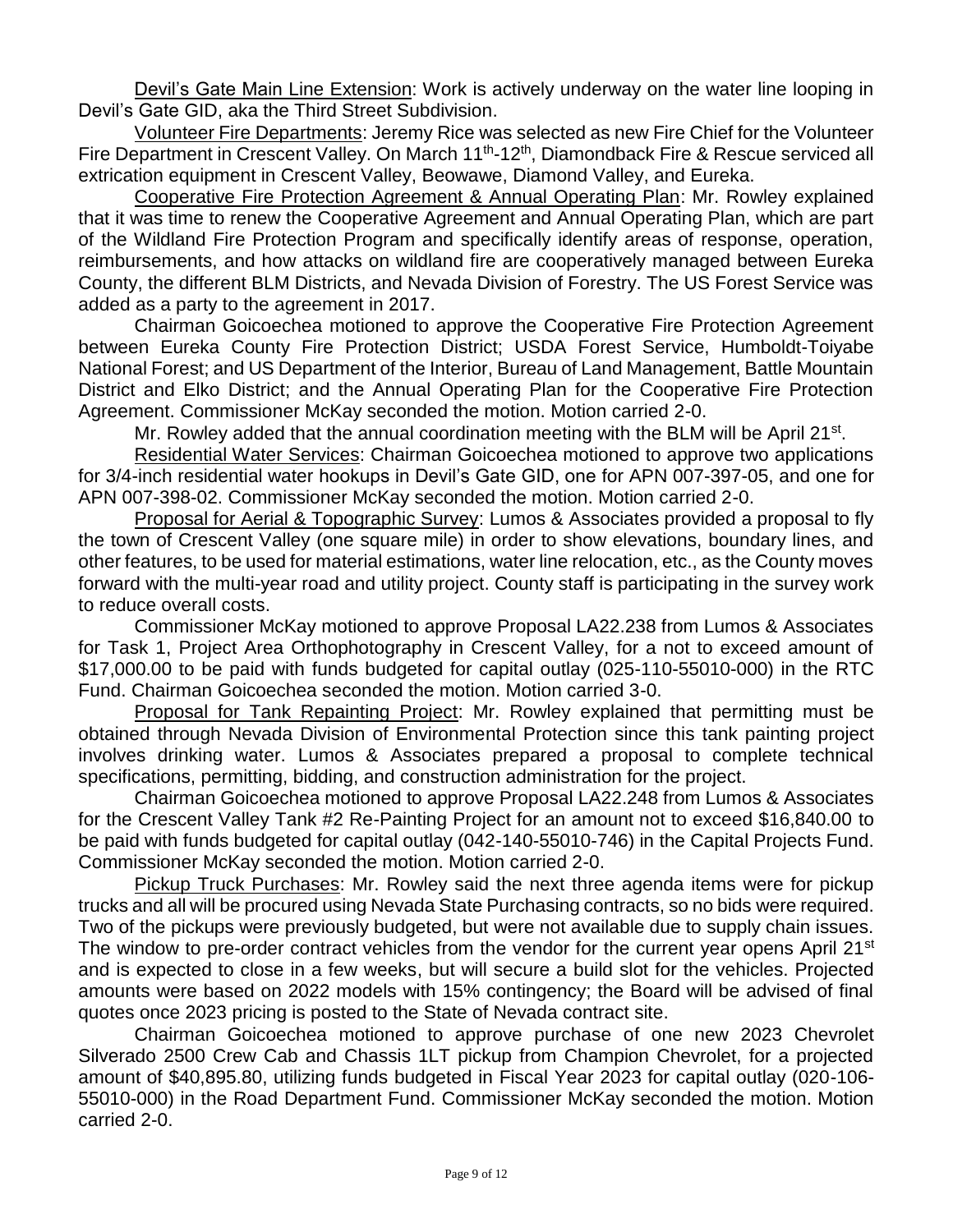Chairman Goicoechea motioned to approve purchase of one new 2023 Chevrolet Silverado 2500 Standard Cab and Chassis pickup from Champion Chevrolet, for a projected amount of \$36,715.55, utilizing funds budgeted in Fiscal Year 2023 for capital outlay (020-106- 55010-000) in the Road Department Fund. Commissioner McKay seconded the motion. Motion carried 2-0.

Chairman Goicoechea motioned to approve purchase of one new 2023 Chevrolet Silverado 2500 Crew Cab Short-bed 1LT pickup from Champion Chevrolet, for a projected amount of \$43,983.15, utilizing funds budgeted in Fiscal Year 2023 for capital outlay and earmarked for the County Car Pool (042-140-55010-091) in the Capital Projects Fund. Commissioner McKay seconded the motion. Motion carried 2-0.

Flatbeds: Approval was sought to purchase flatbeds for the first two pickups approved. Chairman Goicoechea motioned to approve purchase of one CM RD2 Model 8'6" Flatbed from Semi Service for an amount not to exceed \$4,392.91, utilizing funds budgeted in Fiscal Year 2023 for capital outlay (020-106-55010-000) in the Road Department Fund. Commissioner McKay seconded the motion. Motion carried 2-0.

Chairman Goicoechea motioned to approve purchase of one CM RD2 Model 7' Flatbed from Semi Service for an amount not to exceed \$4,180.79, utilizing funds budgeted in Fiscal Year 2023 for capital outlay (020-106-55010-000) in the Road Department Fund. Commissioner McKay seconded the motion. Motion carried 2-0.

Water Rates Discussion: Ms. Jeppesen has been working on water rates in order to make a reasonable rate increase proposal for the Board's consideration. But the numbers are challenging, and she doesn't anticipate balancing expenses and revenues for easily ten years, and that's with a higher percentage increase than the suggested 8%. She would like to review the data again to ensure calculations are correct before formally offering any proposals to the Board.

### **NATURAL RESOURCES**

Report on Activities: Natural Resources Manager Jake Tibbitts reported on recent activities.

NDOT Meeting: Mr. Tibbitts had a productive meeting with Nevada Department of Transportation on April 6<sup>th</sup> concerning possibility of partnering with the County or Conservation District on a sage grouse project. In exchange for financial assistance on a qualifying project, NDOT could earn the conservation credit needed under the Conservation Credit System for construction of the new maintenance yard.

Webinar: On April 7<sup>th</sup>, Mr. Tibbitts attended a webinar hosted by Department of the Interior related to allocation of \$9.5 million towards wildlife corridors and seasonal habitats. There are potential implications on both private land and on grazing permits on federal land. The greatest local impact will likely involve fencing modifications; but these will create drift between grazing allotments and, much worse, will create a public safety issue.

Chairman Goicoechea noted that the wildlife-friendly fences the Department of the Interior is placing with these funds are not legal fences according to State statute – Nevada Revised Statutes has a legal fence definition. When requested, Nevada Department of Transportation will install these fences on rights-of-way adjacent to grazing allotments. NDOT and Nevada Department of Wildlife have been asked who will be responsible when livestock are entering the roadways. Both agencies have claimed they will take responsibility.

Intergovernmental Executive Committee: Mr. Tibbitts and the Chairman attended the Navy's IEC meeting on April 11<sup>th</sup>. The committee was formed to work on compromises and find common ground, but each meeting has just been the Navy repetitively talking about all the great things the expansion will do for the military.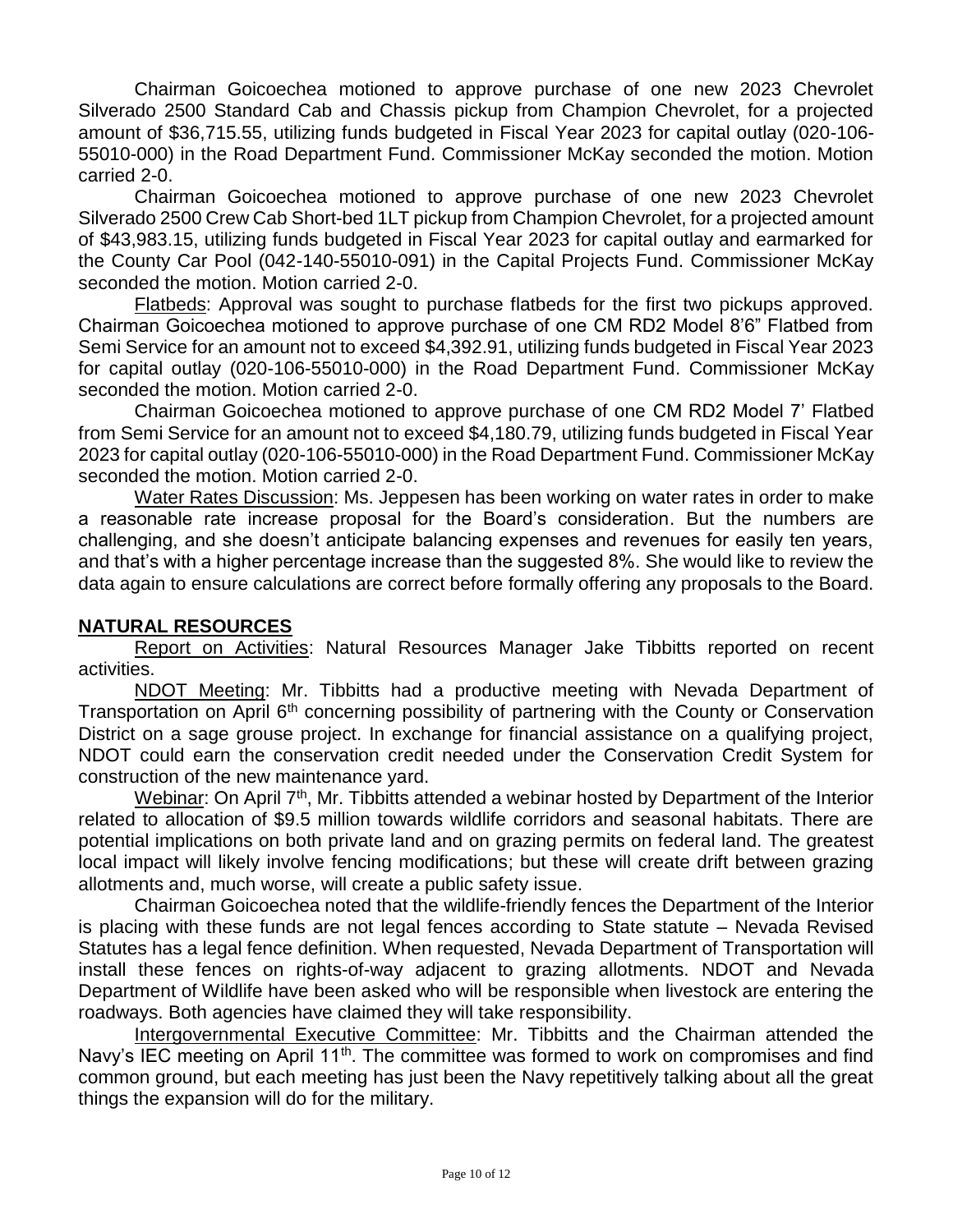Conservation District: Eureka Conservation District met on April 13<sup>th</sup>. The District has applied for Greater Sage Grouse funding through the State to continue Pinyon Juniper removal projects.

NRAC Meeting: Natural Resources Advisory Commission met on the evening of April 13<sup>th</sup> and provided input and recommendations regarding the day's Natural Resource agenda items.

NDOT/BLM NEPA Meeting: NDOT had its official NEPA kickoff meeting with the BLM on April 14<sup>th</sup> related to the Environmental Assessment for construction of the new maintenance yard. NDOT is considering two sites in Diamond Valley, but is leaning towards the site off Highway 50 near the Sharrow Circle Subdivision. The alternate site is near the Collingwood gravel pit.

Subcommittee on Public Lands: On April 15<sup>th</sup>, Mr. Tibbitts traveled to Ely for the Legislative Subcommittee on Public Lands meeting. He discussed the Legislature's tendency to start new programs rather than providing adequate funding and capacity to existing programs. He encouraged reliance on local communities and existing groups for self-determination and finding common ground.

NEPA Regulations: Mr. Tibbitts said another rulemaking process was beginning for revision of NEPA regulations. This is more of what Mr. Tibbitts is calling "NEPA whiplash," the Biden Administration's attempt to undo everything the prior administration accomplished. The new administration already reinstated the pre-2020 NEPA regulations. This constant flux creates a lot of issues for mines that are in the process of permitting projects. The mining companies aren't "grandfathered in" so to speak, but instead are caught in limbo while the government goes through the change process, involving comment periods, publications, and other delays.

Upcoming Meetings: On April 21<sup>st</sup>, Mr. Tibbitts will attend a BLM scoping meeting on the Juniper Project for expansion of the Bald Mountain Mine. On April 22<sup>nd</sup>, he will attend the NACO Public Lands & Natural Resources Committee meeting. On April 26<sup>th</sup>, the BLM is hosting its annual meeting related to use of helicopters for wild horse and burro management. The first meeting of the local Area 14 working group for the State Wildlife Commission's Mule Deer Enhancement Program is scheduled for the evening of April 26<sup>th</sup>. The County Advisory Board to Manage Wildlife will meet on April 28<sup>th</sup>. And there are multiple mine permitting update meetings each week.

Juniper Project EIS: Mr. Tibbitts prepared a letter with scoping comments in response to the BLM's notice of intent to prepare an Environmental Impact Statement related to the Juniper Project. Eureka County has participated as a cooperating agency on the Bald Mountain Mine expansion a few years back. Mr. Tibbitts said much of the comments are the same, focusing on socioeconomic and regional impacts (from a mine that provides no tax revenue to Eureka County) as workers move into the community and students enroll in the local schools.

Chairman Goicoechea motioned to send the letter with scoping comments to the Ely District BLM in response to its Notice of Intent To Prepare an Environmental Impact Statement for the Bald Mountain Mine Plan of Operations Amendment Juniper Project. Commissioner McKay seconded the motion. Motion carried 2-0.

BLM Hearing – Use of Motorized Vehicles & Aircraft in Management of Wild Horses: A hearing has been scheduled on April 26<sup>th</sup> for the BLM to accept comments on the use of motorized vehicles and aircraft in the management of wild horses and burros. In the County's comment letter, Mr. Tibbitts wrote that it is essential that helicopter and other motorized vehicle use continue as the recognized efficient, effective, and humane methods for gathers over wide areas and rugged terrain. The letter cites studies and articles by expert Dr. John Derek Scasta, University of Wyoming, that report significantly lower death rates during helicopter gathers.

Chairman Goicoechea motioned to send the comment letter to the Bureau of Land Management in Washington, DC, supporting the use of motorized vehicles and aircraft in the management of wild horses and burros. Commissioner McKay seconded the motion. Motion carried 2-0.